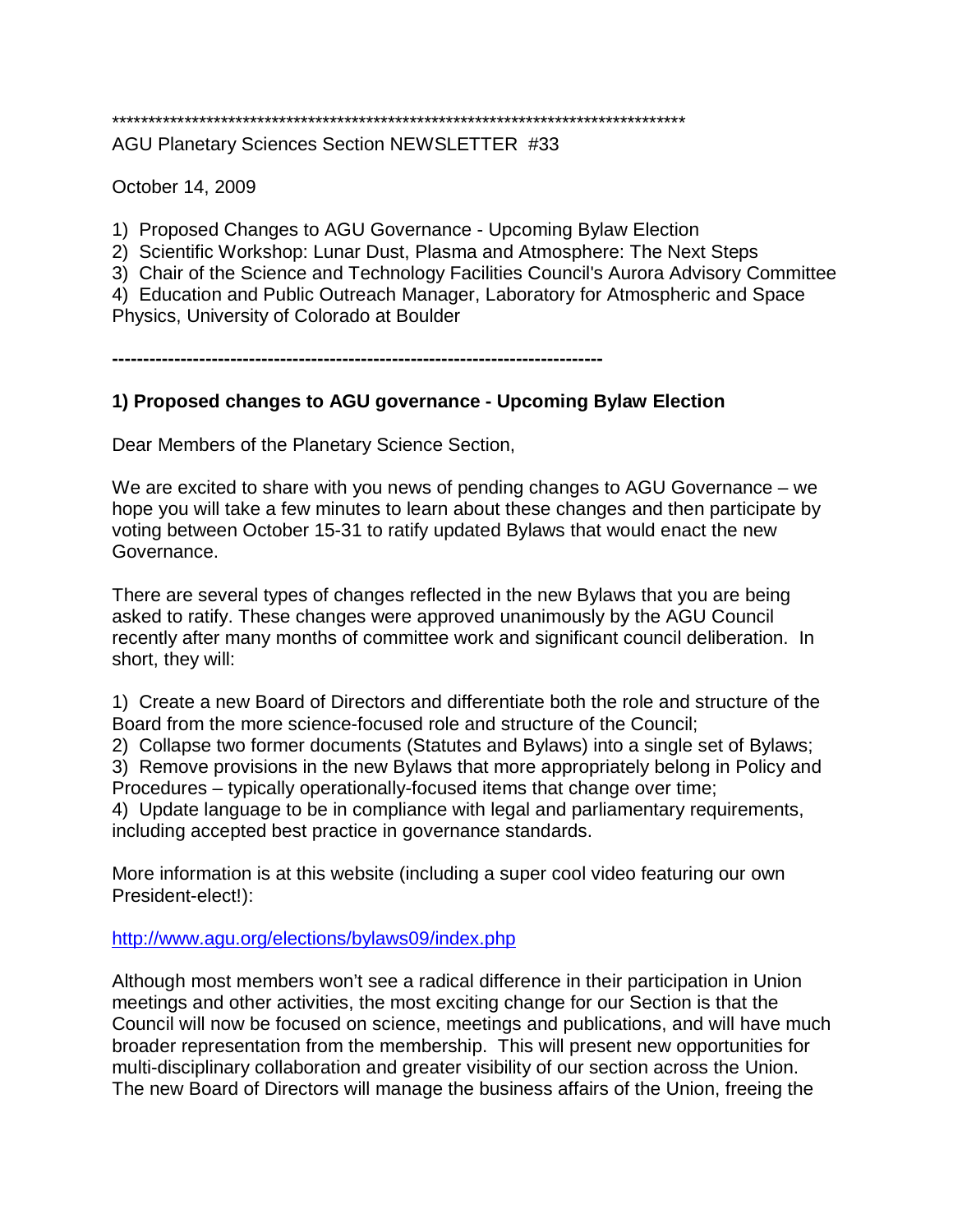Council members like us to focus on those things that are most important to the membership and to our Section.

We are highly supportive of this modernization of AGU governance and hope you will take the time to understand what is being proposed and make your voice heard by voting.

Best regards, Bruce Jakosky, President Laurie Leshin, President-elect

**-------------------------------------------------------------------------------**

### **2) Scientific Workshop: Lunar Dust, Plasma and Atmosphere: The Next Steps**

A scientific workshop on "Lunar Dust, Plasma and Atmosphere: The Next Steps," will be held January 27–29, 2010 at the Laboratory for Atmospheric and Space Physics [\(http://lasp.colorado.edu/\)](http://lasp.colorado.edu/) , of the University of Colorado, Boulder, USA. See:

<http://lpa2010.colorado.edu/>

for more information. This meeting is being organized by the Colorado Center for Lunar Dust and Atmospheric Studies (CCLDAS), a NASA NLSI center, see:

<http://lasp.colorado.edu/ccldas/>

Submitted by Alan Stern

**-------------------------------------------------------------------------------**

### **3) Chair of the Science and Technology Facilities Council's Aurora Advisory Committee**

The position of Chair of the Science and Technology Facilities Council's Aurora Advisory Committee will become vacant at the end of 2009. The Aurora Advisory Committee advises STFC, other research councils and BNSC on the overall UK strategy and priorities for involvement in the European Space Agency's Aurora programme. In common with other STFC advisory bodies AurAC members are expected to have expertise across the breadth of their scientific/technical remits from a range of different organisations and should also have a strong scientific reputation in their field. Complete information on this opportunity can be found at:

http://www.scitech.ac.uk/About/Strat/Council/AdCom/oth/AurACChairCall.aspx

Candidates for the position may apply directly or be nominated. The closing date for applications is Monday 2nd November 2009.